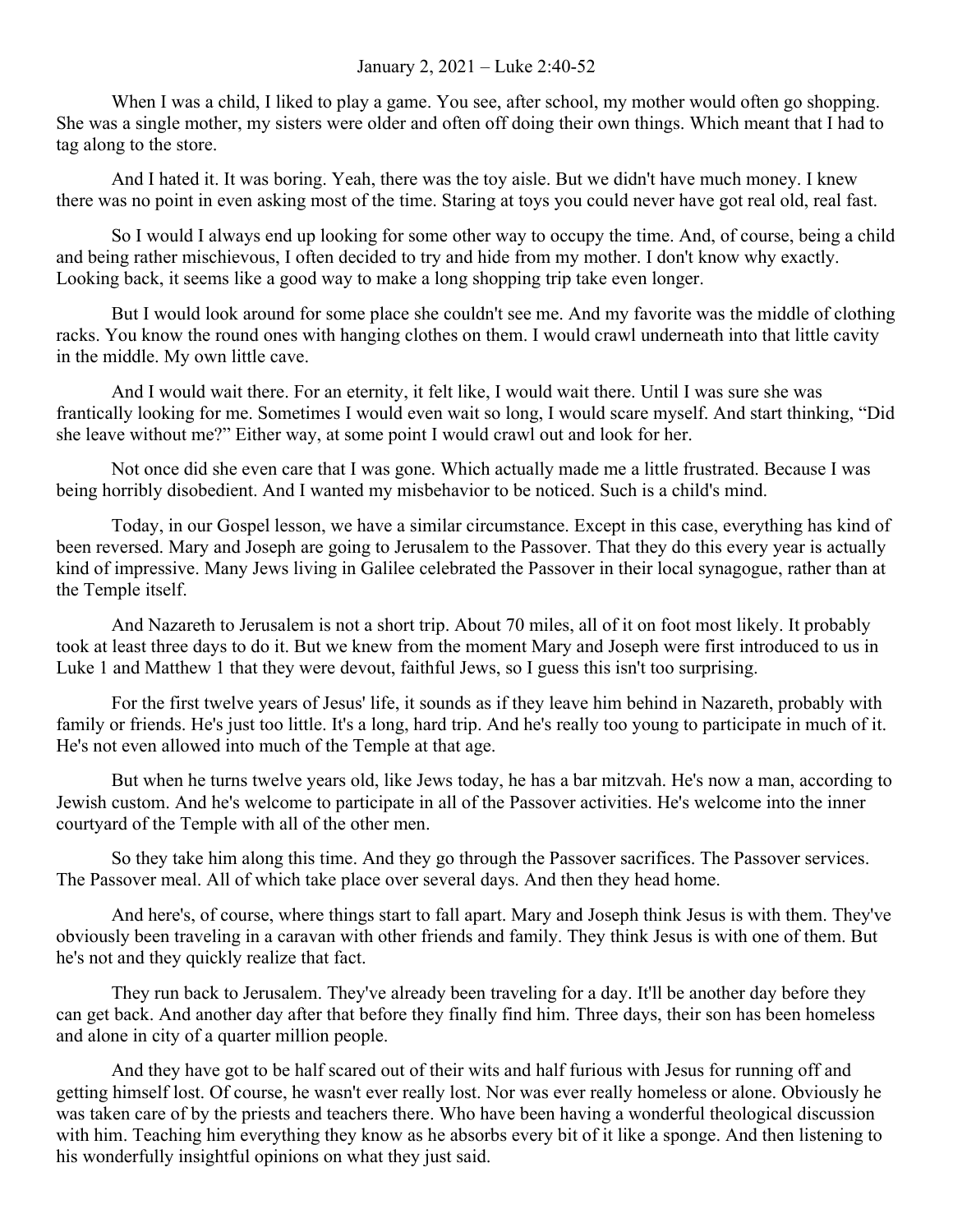All of this, according to Jesus, because he had to be in his Father's house. Or, at least, that's how the ESV translates it. It's not a bad translation. But, I actually think the old King James is a little more precise. He had to be about his Father's business. He had to be in his Father's things, to translate it literally. His Father's house. His Father's word. His Father's priests and teachers. His Father's very presence.

You see, I ran away trying to be disobedient and for that my mother pretty much ignored me. Jesus ran away trying to be obedient and for that his parents tore the city Jerusalem apart looking for him. I have to wonder whether maybe it was because this was so out of character for their otherwise perfect son.

Whatever the case, there's actually a lot we can learn from this little incident. Both about Jesus and about ourselves. For one thing, we see Jesus exemplifying what Peter would say to the Sanhedrin after Pentecost. They tried to arrest Peter and the apostles. To silence them. They ordered them to stop preaching.

And Peter doesn't want to disobey them. He knows that these are authorities put there by God himself. That he has a responsibility to be obedient to them. But he also knows that what they say cannot stop the spread of the Gospel. And he tells them point blank, "We must obey God rather than men."

I imagine a similar encounter occurred with the Magi. This coming Thursday is Epiphany. The day we celebrate the coming of the wisemen to Bethlehem. But I have to wonder what that was like for them. These are Eastern astrologers, after all. Probably from Persia or Babylon. They are priests of a pagan religion. Leaders of a foreign country.

Yet they leave it all behind for the sake of worshipping the one true God and the one true king of all the earth. Their friends and family and colleagues must have thought they were crazy. Even heretics and traitors. But they must obey God rather than men.

Jesus too must obey God rather than men. Even his own parents. And his example places a heavy burden on us for how we prioritize our own lives. Because there are many things to compete for our time. Lots of busyness that can take us away from our Father's business. Even many people and ideas that can draw us away from immersing ourselves in God's Word.

In fact, there's even a hint of Jesus chiding his own mother on this point. He says to her, "Did you not know that I must be in my Father's house?" Now, partly that's an explanation for why he's still there. Why he didn't leave with them. But I also wonder if he's very gently scolding her.

Why did I have to disobey you? Why weren't you encouraging me to be here? Why weren't you here with me? I, as a child of God and as your son, must be about my Father's business. You come to the Temple every year out tradition and ritual. But are you actually about your Heavenly Father's business? And are you making that business the business of your children as well? It's not just a question for Mary. It's a question for us too.

And yet, there's good news here as well. Yes, Jesus has a heavy message for his parents and for us. And yet there's hope in these words too. Because just as this passage is really quite critical of Mary and Joseph's imperfect humanity, and by extension ours too. It's quite clear in emphasizing Jesus' perfect humanity.

Jesus was not some apparition who came down from heaven looking like a man and sounding like a man, but really was just a spirit and an illusion. There's actually a whole Christian heresy that believes that. It's called docetism. Look it up.

No, Jesus was really and truly a human being. Born of a woman, born under the Law, to redeem those under the Law. He was born in a Bethlehem stable by a normal human birth. He grew as a normal human child. He even learned as a normal human child. It's easy to think that Jesus was born knowing everything there is to know about God and the universe. But this passage suggests otherwise.